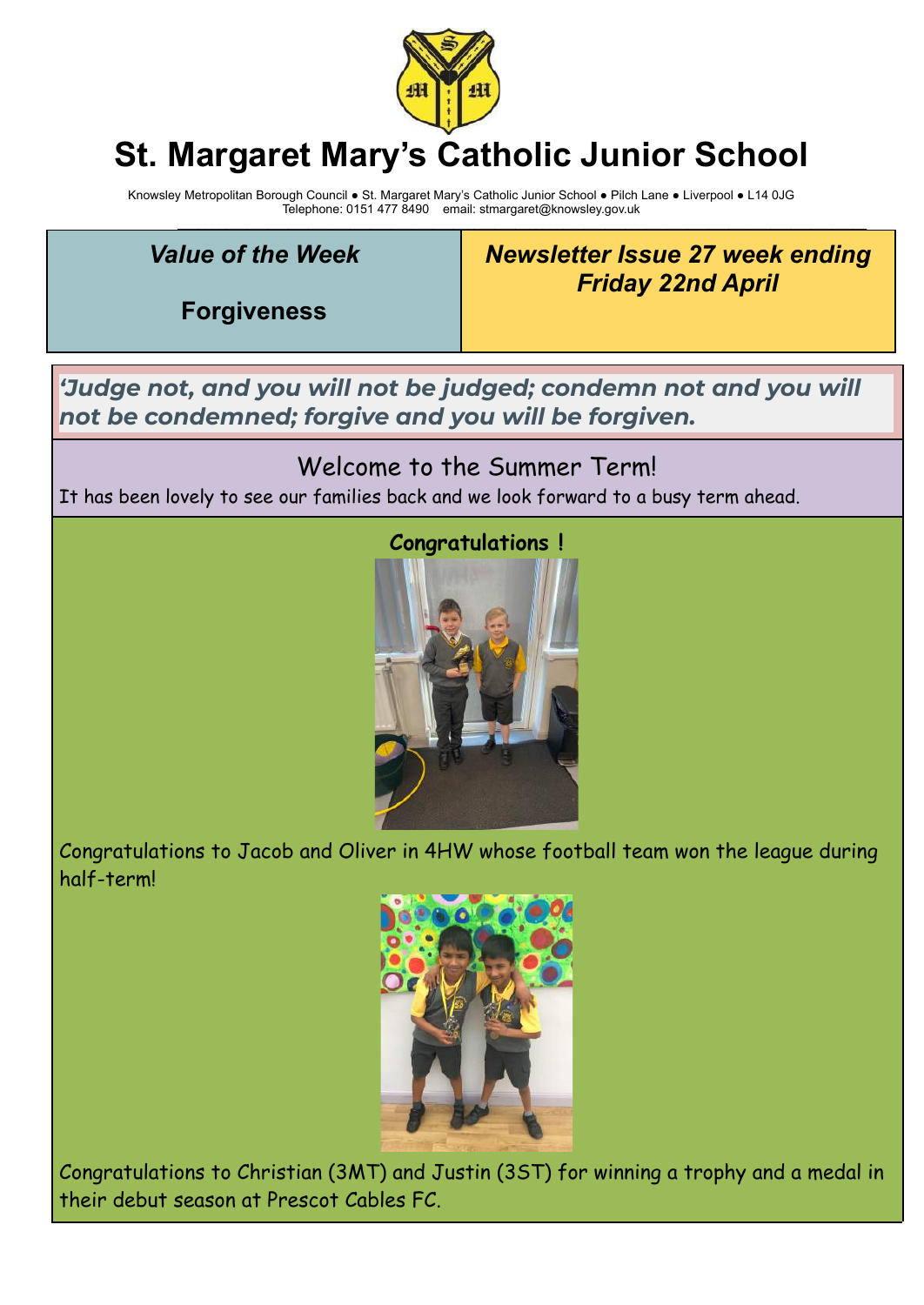## **Gallery**

This week the Mersey Tunnels Police have been in school to work with our Year 5 pupils.



Year 5 have also had the opportunity to take part in Bikeability sessions. This programme encourages the children to cycle safely.



Oliver from Year 3 learned about the parts of a flower by drawing a flower.

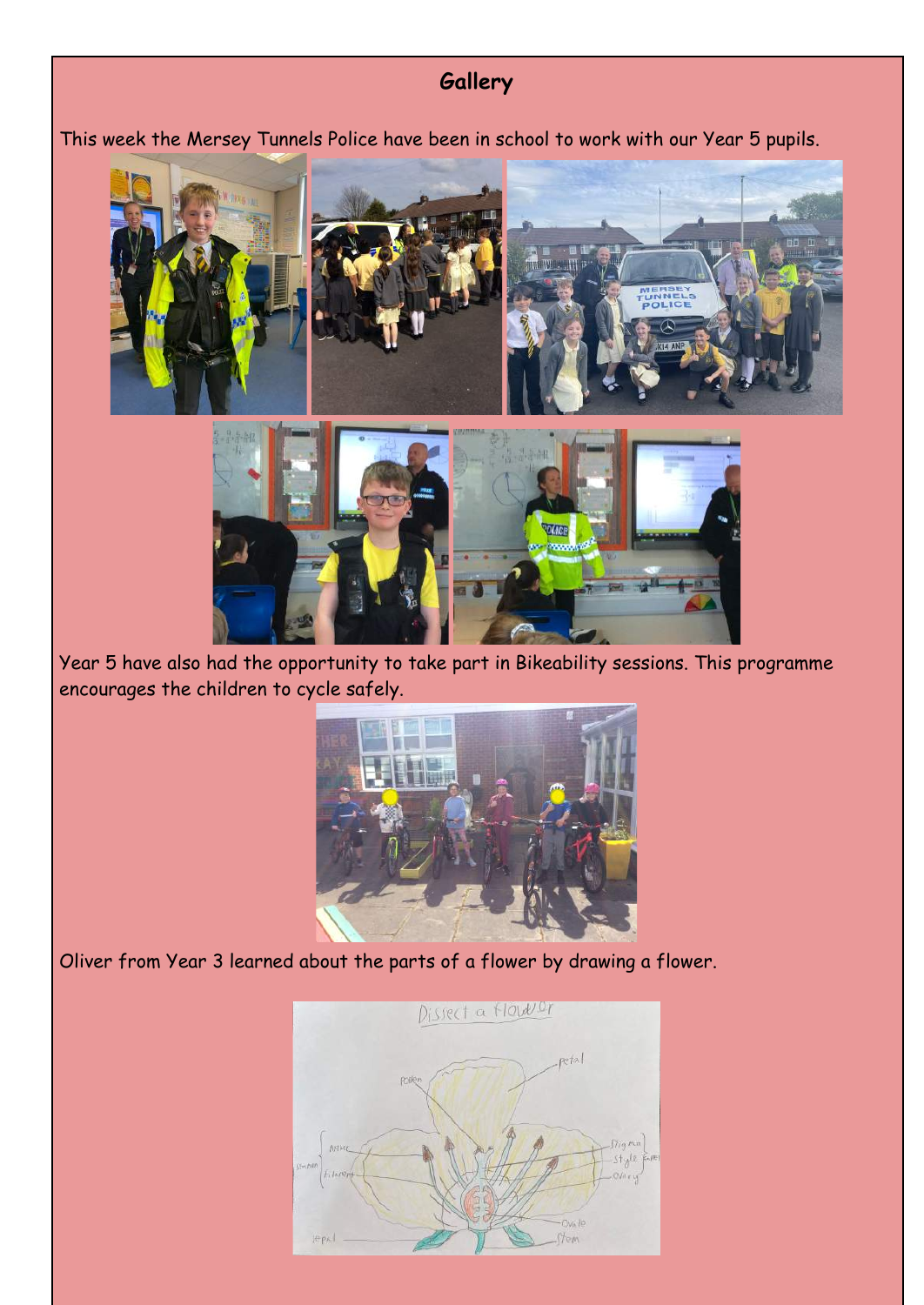#### **Faith in Action**



Well done to Isla and Nancy in 4HW who have been putting their faith into action by designing posters to encourage their peers to 'change for the better' and become the best version of themselves. The girls created the posters after looking at 'changing for the better' during collective worship.

#### **Social Media**

We would like to request that parents monitor their child's use of social media as we have recently been made aware of some inappropriate use of social media that has caused distress and has spilled over into school. Please note that for the majority of social media apps (Facebook, Instagram, Tiktok, Snapchat), users should be aged **13 years or over.** For Whats-App the required age is **16 years.**

**As a school we would recommend that parents actively discourage their child from using any app with a recommended age of 12+.**

#### **Church News**

Our first group of children will be celebrating their First Holy Communion at 10am Saturday 7th May. Please continue to pray for these children as they take the next step on their faith journey.



#### **Parking Around School**

This is just a reminder to be mindful of the local residents when dropping off/collecting your child from school and refrain from parking across driveways. I have received correspondence from a local resident who has said that she has missed medical appointments as a result of not being able to get off her drive.

As a school, we completely empathise with parents in relation to the traffic situation on Pilch Lane. It is incredibly frustrating. Nevertheless, rest assured that myself and Mrs Byrne (infant school) are both working closely with both Knowsley and Liverpool Council in an attempt to improve the situation.

Thank you for your support on this matter.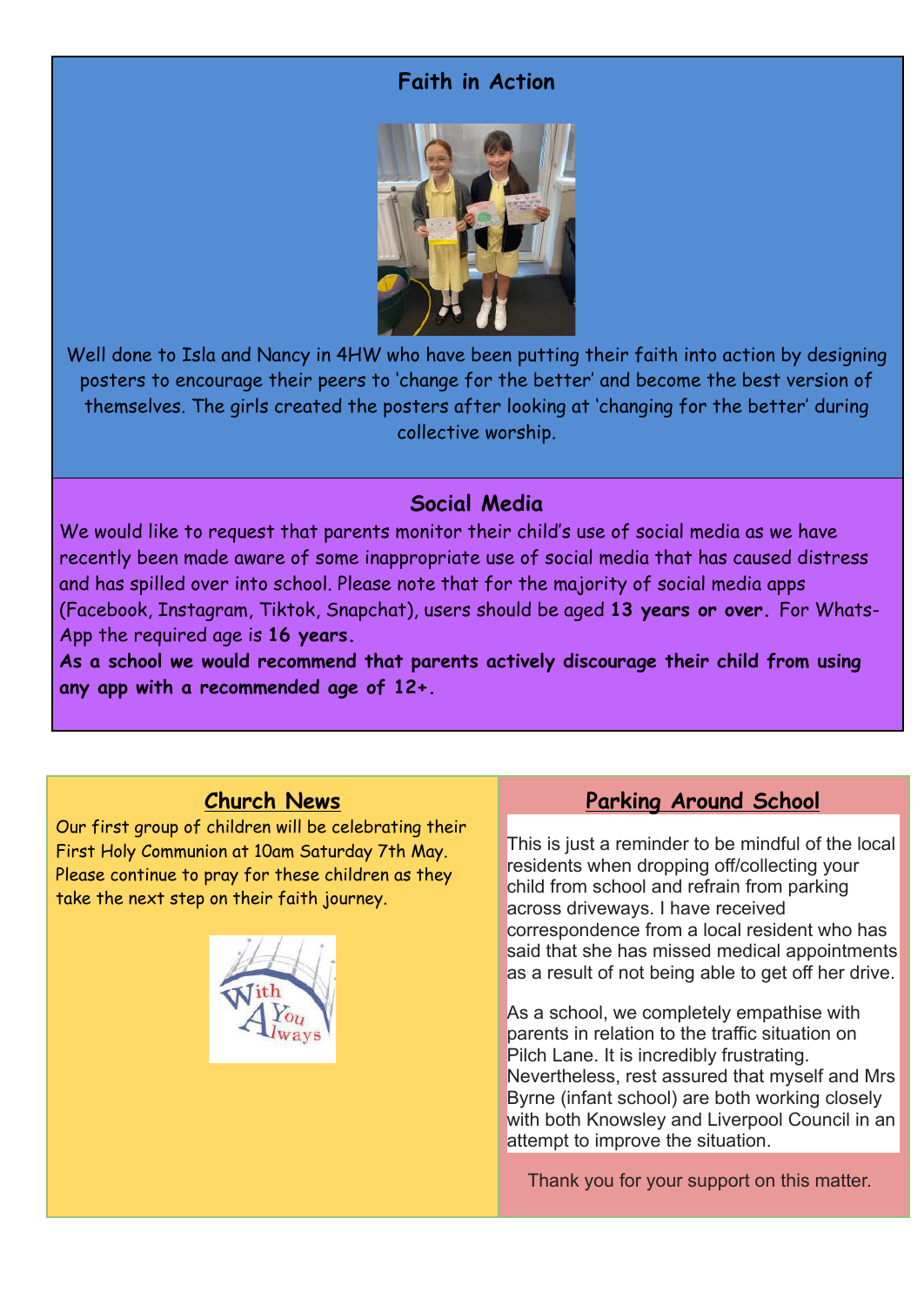#### **Summer Term Dates for Diary**

#### **April**

Tuesday 19th-Return to school after the Easter Break Wednesday 20th and Friday 22nd-Merseyside Police (Tunnels Project) in school. Friday 29th-Power of Parenting Course to commence (to take place weekly) Saturday 30th -Junior School to lead the reading in church

#### **May**

Sunday 1st-Junior School to lead the reading in church Monday 2nd-May Day Bank Holiday (children not in school) Wednesday 4th-Wednesday 11th-Book Fair Wednesday 4th-Football finals at Finch Farm Governors' Building and Finance Meeting Monday 9th-Thursday 12th-End of Key Stage 2 Test Week Thursday 12th-Parent Forum (6pm)-PLEASE NOTE CHANGE OF DATE Wednesday 18th-Meeting of the Full Governing Body Week Beginning 16th May (dates to be confirmed)-Performance Week Friday 20th May-Break Up for the Half Term Holiday

#### **June**

Monday 6th -Return to school for the second part of the Summer Term Week Beginning 6th -Year 4 Times Table check to commence Wednesday 8th - Arts Week Celebration (to be confirmed) Wednesday 15th-Parent Forum (9.30am) Week Beginning 20th June-Assessment Week (years 3-5) Mrs Perry to Infant school to commence Year 2 transition Friday 24th-Summer Term Coffee Morning (to be confirmed) Week Beginning 27th June-Sports Day Upper Keystage 2 SEND REviews 5MB and 5JP to take part in PIRLs tests Tuesday 28th- Year 6 Sports Day Wednesday 29th-Year 5 Sports Day

Thursday 30th-Year 4 Sports Day

#### **July**

Friday 1st-Year 3 Sports Day Week Beginning 4th July-Transition Week Monday 4th-Meet the Year 3 Teacher (Year 2 Parents) Tuesday 5th-Year 6 Road Safety Training Meet the Year 4 Teacher (Year 3 Parents) Wednesday 6th-Meet the Year 5 Teacher (Year 4 Parents) Thursday 7th-SEND Coffee Morning